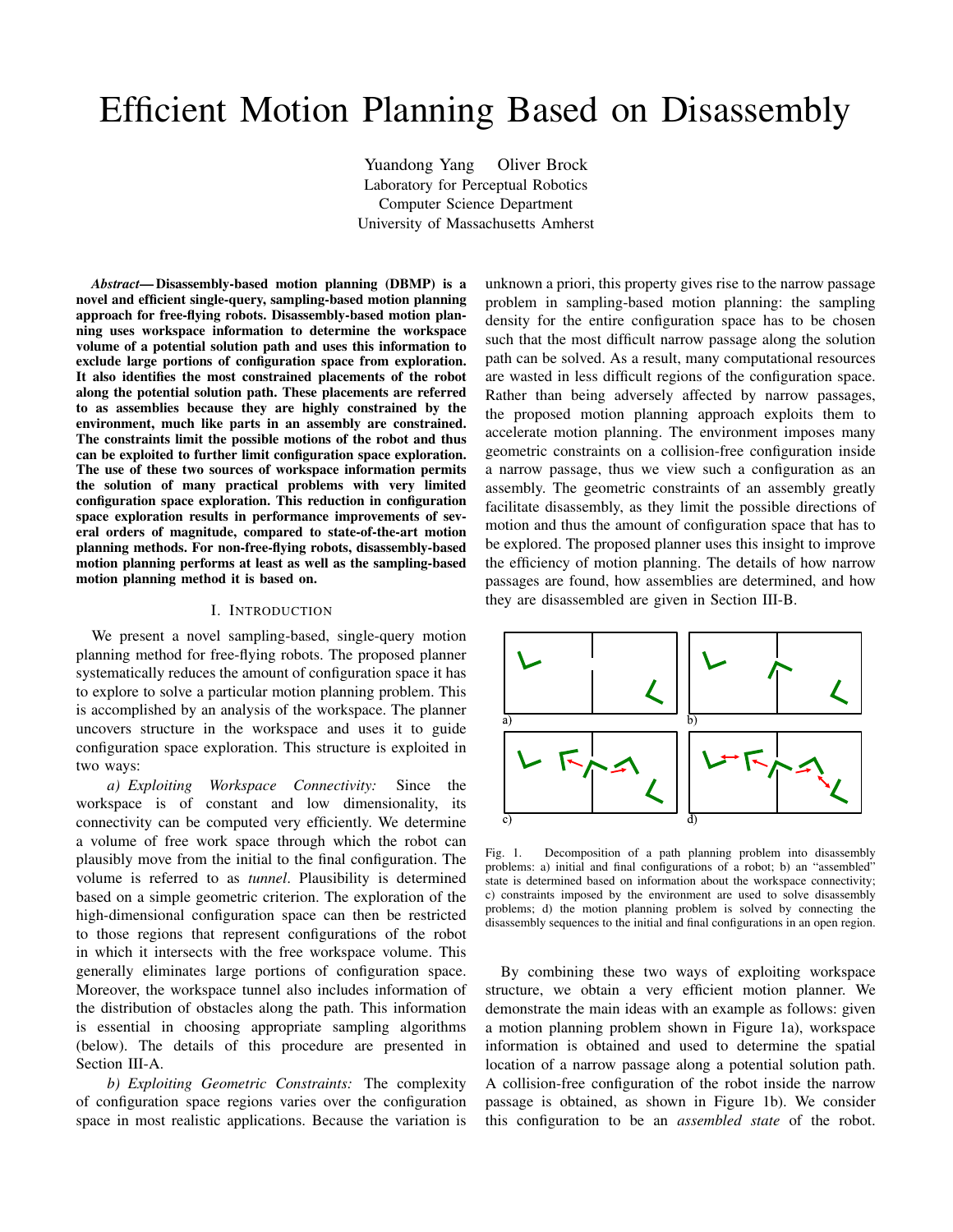The corresponding disassembly problem can be solved much more efficiently than the assembly problem by exploiting the geometric constraints imposed by the environment (see Figure 1c). Finally, the disassembled states are connected to the initial and final configurations. This results in the overall solution path shown in Figure 1d). This can be done very efficiently, because the intermediate regions contain mostly free space. This principle also applies in environments with multiple narrow passages.

Effectively, the proposed planner divides the configuration space into three types of regions: *a)* the regions of configuration space that are not explored at all, because they represent configurations that do not intersect the workspace tunnel, thus irrelevant to the path query, *b)* difficult regions or narrow passages, i.e., regions in which the constraints imposed by workspace obstacles on collision-free configurations can be exploited to perform disassembly, and *c)* open regions that can be solved very efficiently. By performing this division, the proposed planner can distribute sampling densities accordingly and accelerate configuration space exploration significantly, yielding tremendous performance improvements over existing sampling-based path planners.

Performance improvements for the proposed planner are most pronounced for free-flying robots, because for these types of robots the configuration space can most effectively be divided into the three aforementioned categories. For other types of robots, the performance of decomposition-based motion planning will be equivalent to that of the underlying samplingbased motion planning approach. However, we believe that the principle of exploiting structure to render configuration space exploration is general and can lead to other efficient planners for the general motion planning problem [5].

#### II. RELATED WORK

The original probabilistic roadmap (PRM) approach [12] gives rise to the narrow passage problem: paths through narrow passages in configuration space can either not be found, or the sampling density for the entire configuration space has to be prohibitively high. To alleviate this problem, some approaches perform sampling informed by workspace information. By producing samples in the proximity of the medial axis of the workspace, the likelihood of generating collision-free samples can be improved [9]. Information obtained in the workspace can also be exploited to locally adapt the sampling density [8], [14], [19], [21].

Decomposition-based motion planning methods [4], [8] decompose the motion planning problem into a low-dimensional and a high-dimensional subproblem. The low-dimensional motion planning problem can be solved efficiently in the workspace. The solution to this problem captures connectivity information in the workspace relevant to the high-dimensional planning problem. By exploiting this information, a solution to the overall motion planning problem can be computed efficiently. The method proposed in this paper differs from [8] in that it replaces the computation of the generalized Voronoi diagram with an efficient and localized sphere expansion; it further differs in that it can easily handle geometrically complex robots (since it avoids the "orientation" phase); and most importantly—it differs in that it decomposes motion planning problems into *disassembly* problems. Generally, planners attempt to find paths *into* narrow passages. In contrast, disassembly-based planning *first* identifies narrow passages in the workspace to then find configuration space paths *out of* them, greatly facilitating the motion planning process. Whereas in [8] the focus is on exploiting workspace information in easy regions of the workspace, decomposition-based motion planning uses workspace information to solve the narrow passages of a motion planning problem. Furthermore, since decomposition-based motion planning is entirely based on sampling-based techniques, we can maintain probabilistic completeness guarantees.

A number of enhanced sampling strategies for multi-query motion planning have been proposed [1], [3], [7], [10], [16]. These methods exploit local configuration space properties to identify samples believed to contribute to a useful roadmap. Single-query planners guide the exploration of configuration space based on a particular motion planning query [2], [6], [11], [13], [18]. They employ heuristics to reduce the region of configuration space explored during planning.

#### III. DISASSEMBLY-BASED MOTION PLANNING

In this section, we describe the disassembly-based motion planning approach (DBMP). First, we explain how workspace information can be obtained efficiently. Then, we present the methods of using this information to reduce the amount of configuration space that must be explored to solve a given motion planning problem.

## *A. Obtaining Workspace Information*

A robot sweeps out a workspace volume as it moves from an initial to the final configuration. If this workspace volume were known, the exploration of configuration space could be restricted to the subset of configurations at which the robot is contained within this volume. Decomposition-based approaches to motion planning compute an approximation of this workspace volume, called a workspace tunnel [4]. The exploration of configuration space can then be restricted to those configurations for which the robot partially overlaps with the tunnel. The set of qualifying configurations represents a small subset of the overall configuration space and consequently exploration can be performed much more efficiently. Disassembly-based motion planning uses the same idea, and thus belongs to the family of decomposition-based motion planning approaches.

*1) Sphere expansion:* The workspace tunnel is computed using a sphere expansion algorithm. The details of this algorithm are given elsewhere [4]; here, we outline the general idea. The purpose of the sphere expansion algorithm is to determine a continuous workspace volume through which the robot might be able to move from its initial position to its final position. Intuitively, sphere expansion is a wavefront propagation algorithm with adaptive step sizes.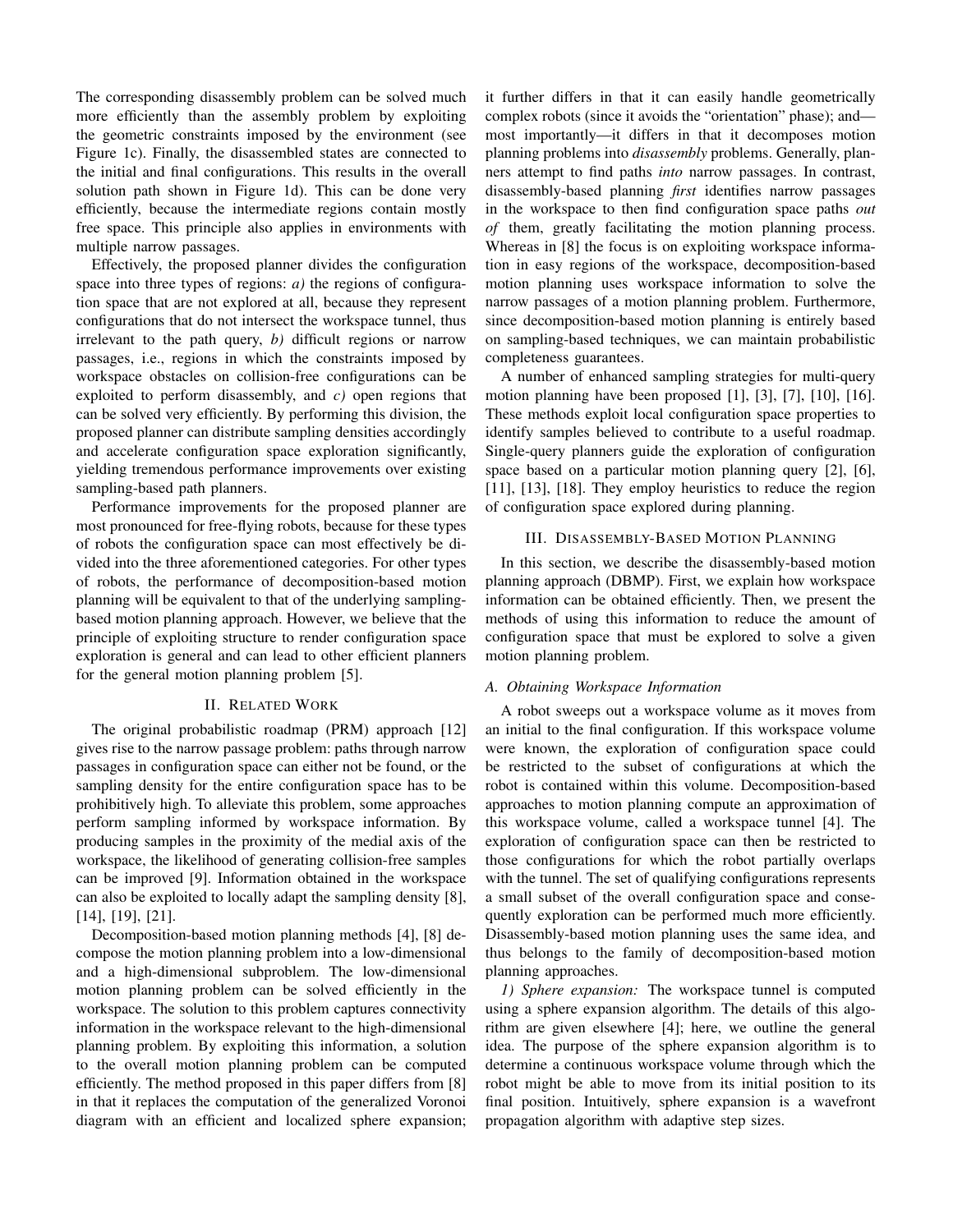To compute a workspace tunnel, we use a wavefront of free space spheres with maximum radius. Initially, the largest sphere of free space centered at a reference point of the robot in its initial position is computed. The radius of this sphere is determined by the distance of the reference point to the closest obstacle. The surface of the sphere is sampled and maximal spheres of free space centered at the sample points are determined. If the size of a sphere does not allow the robot to move through it, it is not expanded further. The remaining spheres are kept in a priority queue, with the highest priority assigned to the sphere closest to the final position of the robot. This process is referred to as sphere expansion. Expansion of the highest-priority sphere is performed until a sphere contains the reference point of the robot in its final position. The priority assignments of the spheres determine the exploration pattern of the workspace. Different heuristics can be applied to attain the fastest exploration of the workspace.

During sphere expansion, the parent/child relationship of spheres is maintained. The resulting data structure is a tree of spheres. The root sphere contains the reference point of the robot in its initial position. The spheres of the tunnel represent a path from the root of the tree to the leaf containing the reference point in the final position of the robot. Figure 2 shows a resulting free space tunnel. The line segments connecting the centers of the spheres along the tunnel are referred to as the spine of the tunnel.



Fig. 2. Workspace tunnel computed using sphere expansion, connecting the initial position of the robot in the bottom, left part of the environment and the final position in the right part.

In contrast to other approaches that use workspace information [14], [19], [21], the sphere expansion provides information about workspace connectivity for a specific path query; exploration of the entire workspace is not necessary.

*2) Exploring alternative tunnels:* The sphere expansion method described above determines a workspace volume that connects the initial to the final configuration and has a certain minimum diameter. The requirement of minimum diameter is not sufficient to ensure that a particular tunnel also contains a valid solution to the planning problem. Should the planner at a later stage discover that no such path exists, an alternative tunnel has to be considered. Such alternative tunnels can be computed with a small modification to the sphere expansion algorithm described in the previous section.

If configuration space sampling identifies a particular region of the workspace tunnel as blocked, the corresponding spheres of the tunnel are marked and their children are removed from the queue. Sphere expansion then resumes normally until

another workspace tunnel has been obtained (see Figure 3). This algorithm will explore alternative tunnels until the entire workspace has been examined.



Fig. 3. For the initial tunnel (a) no assembly could be found. An alternative tunnel (b) is computed.

It should be noted that the computation of workspace information does not rely on any specific planning method and the connectivity information computed is helpful to *all* sampling-based motion planners. Once a candidate workspace tunnel has been computed, sampling is restricted to the tunnel. In the following, we will present a particular sampling-based motion planner based on disassemblies that exploits additional information obtained in the workspace.

## *B. Solving Narrow Passages as Disassemblies*

So far, we have determined a workspace tunnel using sphere expansion. We now describe how this tunnel can be used to solve the corresponding motion planning problem efficiently.

*1) Finding narrow passages:* An assembly represents a placement of the robot inside a narrow passage in the work space. To find assemblies, narrow sections of the computed tunnel are considered. A section is narrow, if the radius of spheres in this section is below a threshold. This threshold is a parameter of the proposed approach. It can easily be estimated based on the geometry of the robot [4].

Once narrow passages are identified, local sphere expansion is performed to improve the understanding of the workspace nearby. In the implementation, sphere expansion explores the area reached by the robot end-effector with the base fixed in the smallest sphere in the narrow region. To divide the motion planning problem into disassembly problems, the most difficult regions of the tunnel must be identified. This can be accomplished by using the watershed algorithm applied to the union of spheres contained in the tunnel and the additional spheres obtained in the additional exploration [19], [20]. The result will be a set of spheres representing each narrow passage, labeled by the narrow passage they belong to. Spheres between two adjacent narrow passages are also labeled as easy regions distinctly, as are the spheres connecting the initial and the final position to the first and last narrow passage along the tunnel.

An example of such a labeling is given in Figure 4. Figure 4 a) shows the initial and final position of the robot and the environment with a narrow passage. Figure 4 b) illustrates the tunnel computed by sphere expansion. The spheres obtained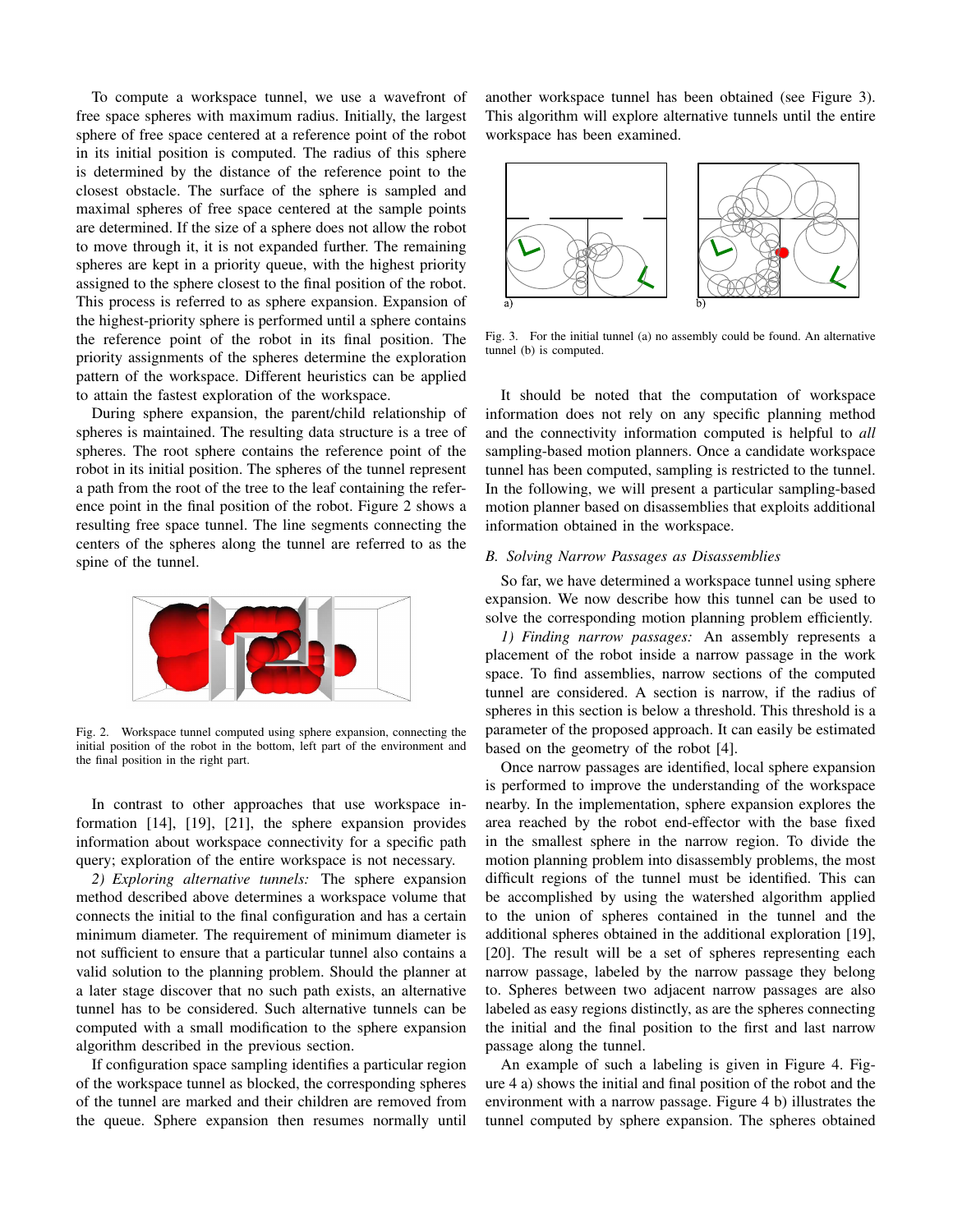by the local expansion and the labeling determined by the watershed algorithm are shown in Figure 4 c).



Fig. 4. Decomposition of the motion planning problem based on assemblies: a) the initial and final position of a robot; b) workspace tunnel connecting the initial and final positions; c) spheres are added to improve workspace understanding around narrow passages, spheres are labeled as the narrow passage and open regions (distinguished with different colors in the figure); d) the assembled state of the robot decomposes the motion planning into two subproblems: moving from the assembled state to the initial and final configurations.

*2) Finding an assembly:* An assembly is found by sampling robot configurations in the proximity of the narrow passage. Uniform sampling is adequate in this situation, because the entire region has roughly uniform complexity. To generate a sample inside the narrow passage for free-flying robots, a value for the rotational degrees of freedom of the robot is generated uniformly at random. In addition, a reference point on the robot and a random point inside the volume of the narrow passage are chosen. The translational component of the robot's configuration is determined such that these two points coincide.

Since an assembly should represent a highly constrained, collision-free placement of the robot, we require that the robot be either completely contained inside the narrow passage or can reach across it. In the latter case, we require that two points of the robot be contained in spheres with different labels outside the narrow region. An example of such a placement can be seen in Figure 4 d). Collision-free samples that do not fulfill this criterion are rejected. If more than one assembly is discovered after a certain number of samples, we choose a set of connected assemblies randomly to disassemble. If no assembly can be found, a new tunnel has to be computed.

*3) Performing disassembly:* So far only a very small fraction of the configuration space has been explored by uniform sampling. These regions correspond to narrow passages along a workspace tunnel connecting the initial and the final configuration. This computational expense is necessary, however, to solve the most difficult parts of the motion planning problem. The resulting assemblies give us much information about solutions for the remaining disassembly problems. We will use the configuration of the assembly to bias our sampling scheme for disassembly. The sampling scheme is motivated by two insights:

1) the translational component of the disassembly motion

should be biased to move the robot out of the narrow passage and into an open region, and

2) due to the constraints imposed by the environment, only small incremental motions should be attempted.

Pseudo code for the proposed sampling procedure for diffusion-based disassembly is shown in Figure 5. Given a set A of connected assembled placements of the robot inside the narrow passage, this procedure builds a roadmap for each disassembly subproblem. Since assemblies are strictly constrained by the environment, samples are obtained by small perturbations of milestones already presented in the roadmap. This effectively uses the information contained in the initial assembly and subsequently the entire roadmap to reduce configuration space exploration by limiting samples in the regions likely containing collision-free placements of the robot. While the rotational component is perturbed randomly, the translational component of the configuration is perturbed with a bias towards the open regions of workspace represented by the tunnel. This bias exploits workspace information to further reduce configuration space exploration, since promising directions for translational motions are sampled more densely.



**insert**  $m''$  and edge  $(r, m'')$  into R

Fig. 5. Pseudo code for disassembly; A represents a list of assembled states, T refers to the workspace tunnel, R designates a roadmap;  $m, m', m''$ , r are configurations.

By selecting configurations for perturbation uniformly at random in the roadmap  $R$ , rather than in a biased fashion as in other approaches [11], [13], we effectively achieve a bias towards promising regions of configuration space. This can be seen as follows. Since the configuration space region under consideration represents a narrow passage, collisionfree samples will be rare. Once a collision-free sample has been found, its neighborhood is likely to contain additional free placements of the robot. This probability increases, as configurations move away from the assembled state, effectively introducing a bias from constrained regions towards less constrained regions. This bias is desirable for disassembly.

An assembly is considered to be disassembled, once the robot has been removed from the narrow section of the tunnel. Consecutive disassembled configurations along the tunnel are connected using the traditional PRM framework with uniform sampling [12]. Only samples in proximity to the relevant section of the workspace are retained. Consequently, the PRM framework is only applied to a small and open region of the configuration space and a small roadmap suffice to find a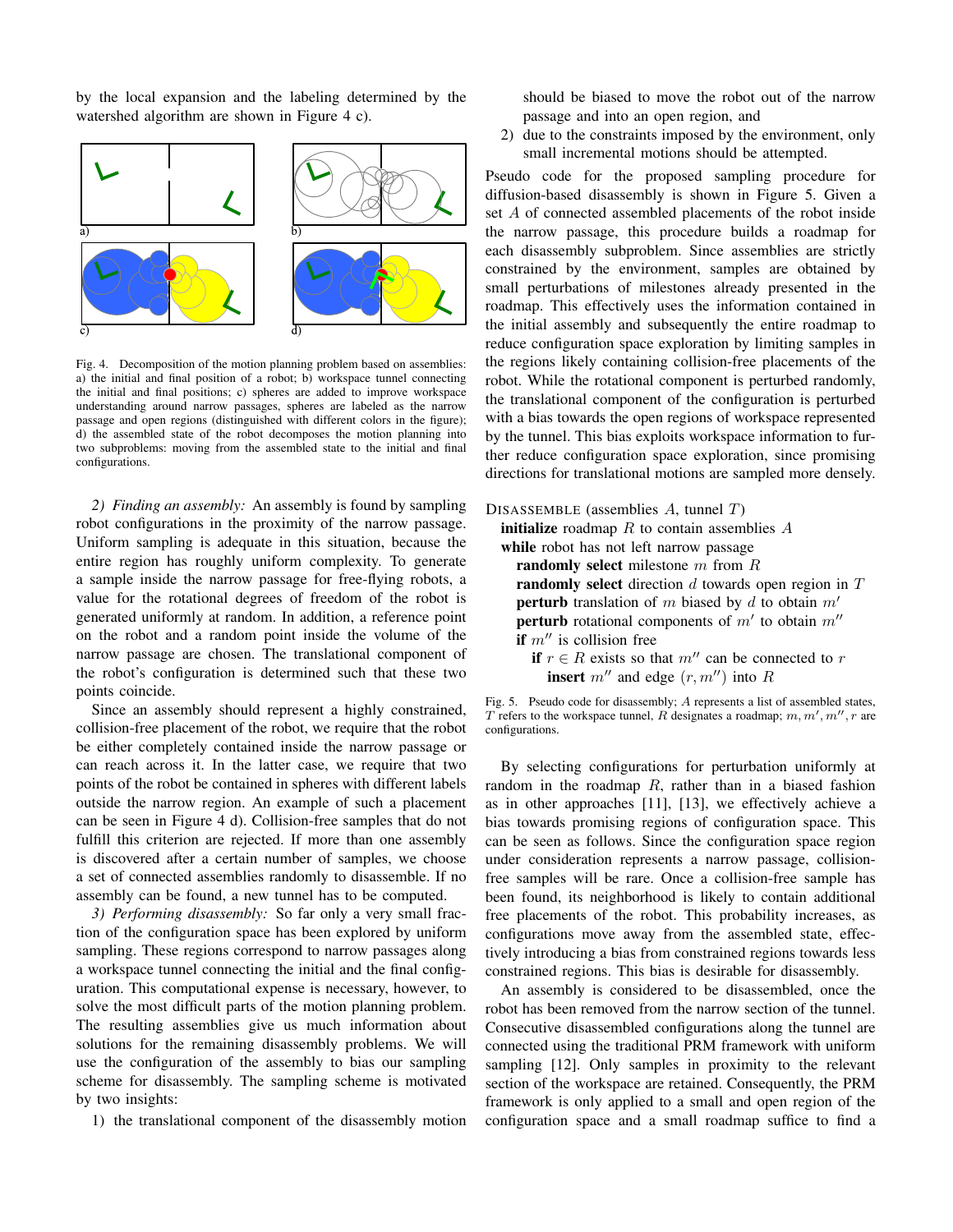solution.

## *C. Connecting Disassemblies*

By concatenating disassembly sequences obtained by the proposed sampling scheme and intermediate paths obtained using a localized PRM planner, a solution to the initial motion planning problem can be determined. A localized PRM planner uses the sampling scheme described in Section III-B.2, instead of a uniform sampling scheme. This restricts the generation of samples to the region of interest by ensuring that the robot intersects with the relevant workspace region.

## *D. Probabilistic Completeness*

Due to space limitations we can only provide high-level arguments for the probabilistic completeness of disassemblybased motion planning. Ultimately, we defer to the completeness proof for probabilistic roadmap methods with uniform sampling [17] and show that the algorithmic differences between the two motion planning methods do not affect the proof.

Our argument requires that all applied sampling methods are probabilistically complete; uniform sampling fulfills this requirement [17]. The implementation described in Section III uses uniform sampling to find assemblies. Uniform sampling is also used in easy regions. To ensure probabilistic completeness for uniform sampling, we can show that restricting sampling to workspace tunnels does not affect completeness.

For disassemblies in difficult regions, however, a diffusionbased technique is employed. To show completeness for the disassembly step, we require that a certain fraction of the samples placed during disassembly are placed uniformly at random in the disassembly regions; we then use the same argument as for uniform sampling. (In practice, we found that the sampling method described in Section III-B.3 is much more efficient than uniform sampling. We did not observe any problem instance solvable by uniform sampling, but not by using the disassembly method.)

To argue probabilistic completeness, we have to make an additional modification to the motion planner presented in Section III. This modification addresses the special case when the robot has to perform a motion for the purpose of reorienting itself. Such a situation can arise when the initial and final configuration lie in the same difficult region. This difficult region can contain a valid workspace tunnel, but might not allow the robot to perform the required motion to assume the goal configuration. However, a solution path may still exist. Such a solution path would lead the robot from the difficult region into an easy region for re-orientation and then back into the difficult region. The workspace-based exploration of configuration space would not generate such a path, since it only generates samples along non-overlapping workspace tunnels connecting the initial and final placement of the robot. To find such a solution path, the workspace exploration will, after all other workspace tunnels have been rejected, generate a tunnel consisting of the entire workspace (see Figure 6). At this stage, the proposed planner would still benefit from the different sampling densities in different regions of the configuration space. The advantage gained from the restriction of sampling to a particular configuration space regions would be lost. Effectively, the planner is transformed from a singlequery to a multi-query planner.



Fig. 6. A workspace tunnel resulting from a sphere expansion in the entire workspace.

Given these modifications to the algorithm, we rely on the completeness proof for probabilistic roadmap methods with uniform sampling [17] to argue that decomposition-based motion planning is probabilistically complete.

## IV. EXPERIMENTAL RESULTS

To evaluate the proposed planner, we compare it with six prevailing sampling-based planning methods: probabilistic roadmap (PRM) method with uniform sampling [12], PRM with Gaussian sampling [3], PRM with the bridge test [10], visibility-based PRM [16], rapidly-exploring random trees (RRTConnect) [13], and lazyPRM [2]. RRTConnect and lazyPRM can be viewed as the most commonly used singlequery approaches. Since disassembly-based motion planning (DBMP) is a single-query method, these planners are most appropriate for comparison. We also compare the performance of disassembly-based motion planning with common multiquery planners. Our experiments indicate that in some environments these multi-query planners outperform the singlequery planners (RRT and lazyPRM), but not disassemblybased motion planning. An additional comparison of the proposed method with a sampling-based motion planner using an approximated medial axis (aMAPRM [21]) can be found in [22].

The implementation used for the experiments is based on the Motion Strategy Library (MSL) [15]. This library contains implementations of PRM with uniform sampling and RRTConnect. Other motion planners used in the experimental evaluation were integrated into MSL.

The experimental environments used for the evaluation of disassembly-based motion planning are shown in Figure 7. The two left-most environments in Figure 7 contain two chambers connected by a narrow passage. The initial and goal configurations are located in different chambers. The two environments only differ in the width of the narrow passage. These environments are used to demonstrate that, in contrast to the other planners, the performance of disassembly-based motion planning is only marginally affected by the width of the narrow passage.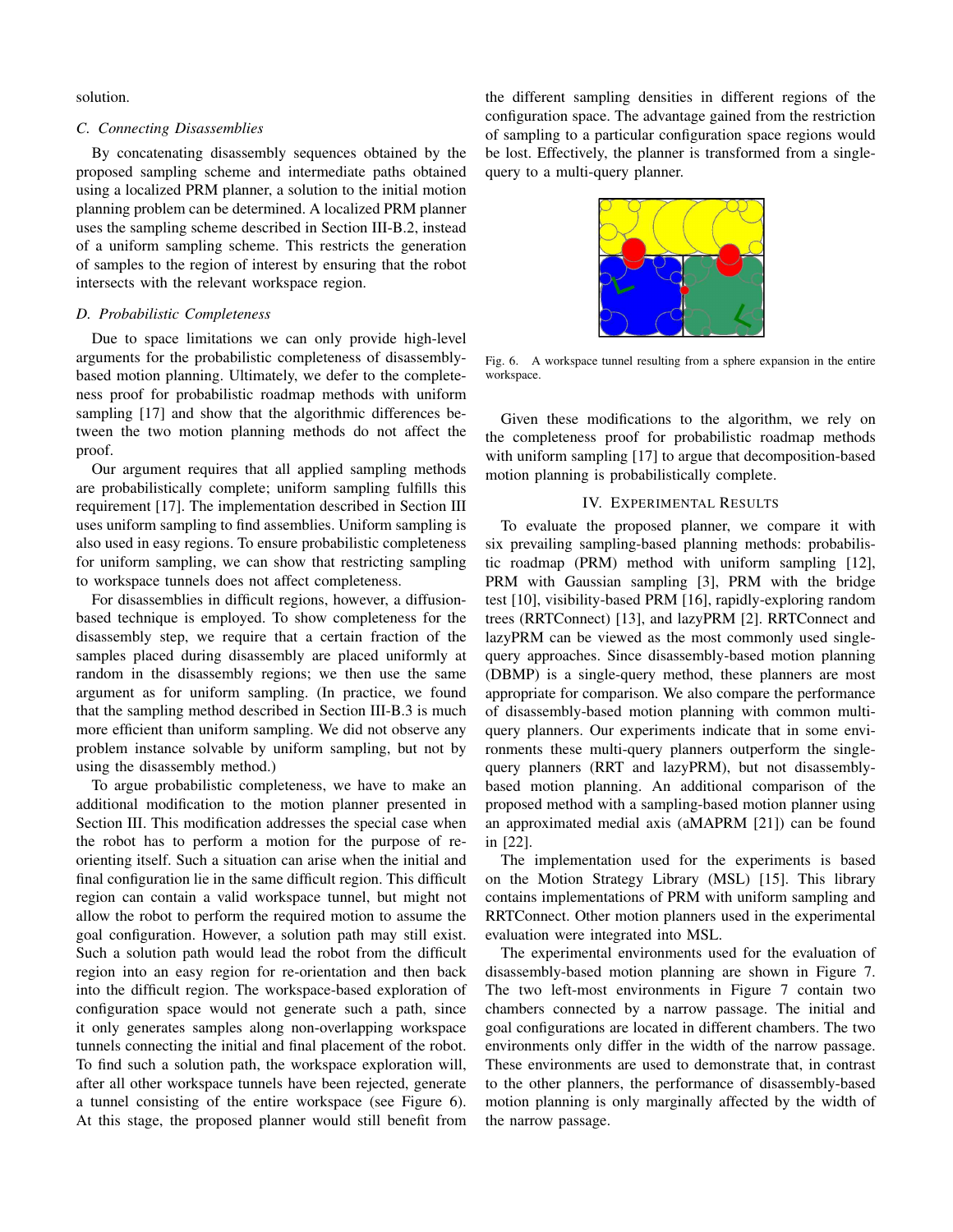

Fig. 7. Experimental environments: In the first environment on the left is bounded by a box  $(12m \times 4.5m \times 4.5m)$  and contains two parts of free space connected by a narrow passage (we consider two passages of different size:  $0.1m \times 0.5m \times 0.5m$  and  $0.1m \times 1.0m \times 1.0m$ ). The second environment is bounded by a box  $(12m \times 4.5m \times 4.5m)$  and the two parts of free space are connected by a long tunnel  $(2.5m \times 1.0m \times 1.0m)$ ; this tunnel is longer than the PA10 robot, which has a total length of 1.3m. The third environment is bounded by a box  $(12m \times 7.5m \times 4.5m)$  and the tunnel connecting the lower two chambers has a size of  $0.1m \times 0.375m \times 0.375m$ ; both passages connecting the upper chamber to the lower chambers have a size of  $0.1m \times 1m \times 1m$ . The fourth environment is bounded by a box  $(12m \times 10m \times 4.35m)$  and contains several rooms. The doors have width of 0.5m.

The second picture from the left in Figure 7 shows an environment in which the length of the narrow passage exceeds the length of the robot. This experiment illustrates that narrow passages can be solved efficiently, irrespective of their sizes.

The next environment contains three chambers, of which the two bottom chambers are connected by a passage that is very narrow for the robot. DBMP identifies this tunnel as an area containing a possible solution path. When the process of finding an assembly fails, the alternative tunnel is found and a solution path along the corresponding workspace volume is computed. This illustrates DBPM's ability to handle the failure of finding an assembly or the appropriate disassembly.

The right-most environment in Figure 7 represents an office building with hallways and offices. A projection of the model into the plane is shown. The robot moves between the rooms, connected by the hallway. This experimental environment illustrates how large portions of the configuration space can be excluded from motion planning based on workspace connectivity.



Fig. 8. Robots used in the experiments. Left: free-flying Mitsubishi PA-10 with 13 degrees of freedom, total length  $1.317m$ ; Right: free flying 102 degree-of-freedom robot, composed of  $33$  links  $(0.1mm \times 0.0125mm \times$  $0.0125mm$ , total length  $2.9m$ ) with ball-joints.

We ran experiments with a thirteen degree-of-freedom, free-flying PA10 robot and a 102 degree-of-freedom robot (Figure 8). Experimental results are reported in Table I. Our method outperforms other planners not only with respect to overall planning time, but also with respect to the size of the resulting roadmap. As discussed in Section III, DBMP spends most of the computational resources finding assemblies and disassembling them, i.e., solving those parts of the planning problem that are considered difficult. Only very limited resources suffice to connect disassembled states through easy regions. This indicates DBMP distributes the computational resources according to the difficulties of the regions. As a result, the roadmap contains most samples in difficult regions, where a denser sampling is required to capture the connectivity of the restricted free space. In open regions very few samples suffice to capture connectivity.

The experiments with the 102 degree-of-freedom robot demonstrate the ability of DBMP to solve planning problems in high dimensional configuration spaces. In the office environment, more time is spent connecting paths in the easy regions because the rooms and the corridor are small with respect to its size. In [22], we also demonstrate the effectiveness of DBMP applied to rigid body robots.

PRM with uniform sampling, PRM with Gaussian sampling, PRM with bridge test, and visibility-based PRM are multiquery planners. They explore the entire configuration space. It therefore is not surprising that disassembly-based motion planning can outperform these methods. It is noteworthy, however, that these multi-query methods in some environments outperform the single-query methods RRTConnect [13] and lazyPRM [2]. We offer the following explanation: RRTConnect prefers to drive configuration space exploration towards unexplored and open regions. It thus has difficulties to find paths from open regions into narrow passages. It also suffers from the translation-rotation discrepancy problem [7]. LazyPRM, on the other hand, biases exploration of configuration space based on proximity to the straight line connecting initial and final configuration of the planning problem. The experimental environments used in this paper contain a narrow passage that has to be traversed to solve the planning problem. If this narrow passage is "far away" from the straight line, lazyPRM is forced to exhaustively explore large regions of the configuration space.

Finally, to illustrate the sparseness of roadmaps resulting from disassembly-based motion planning, we show the samples of a successful roadmap in Figure 9. All milestones of the roadmap are along the workspace tunnel and most of them are close to the narrow passages.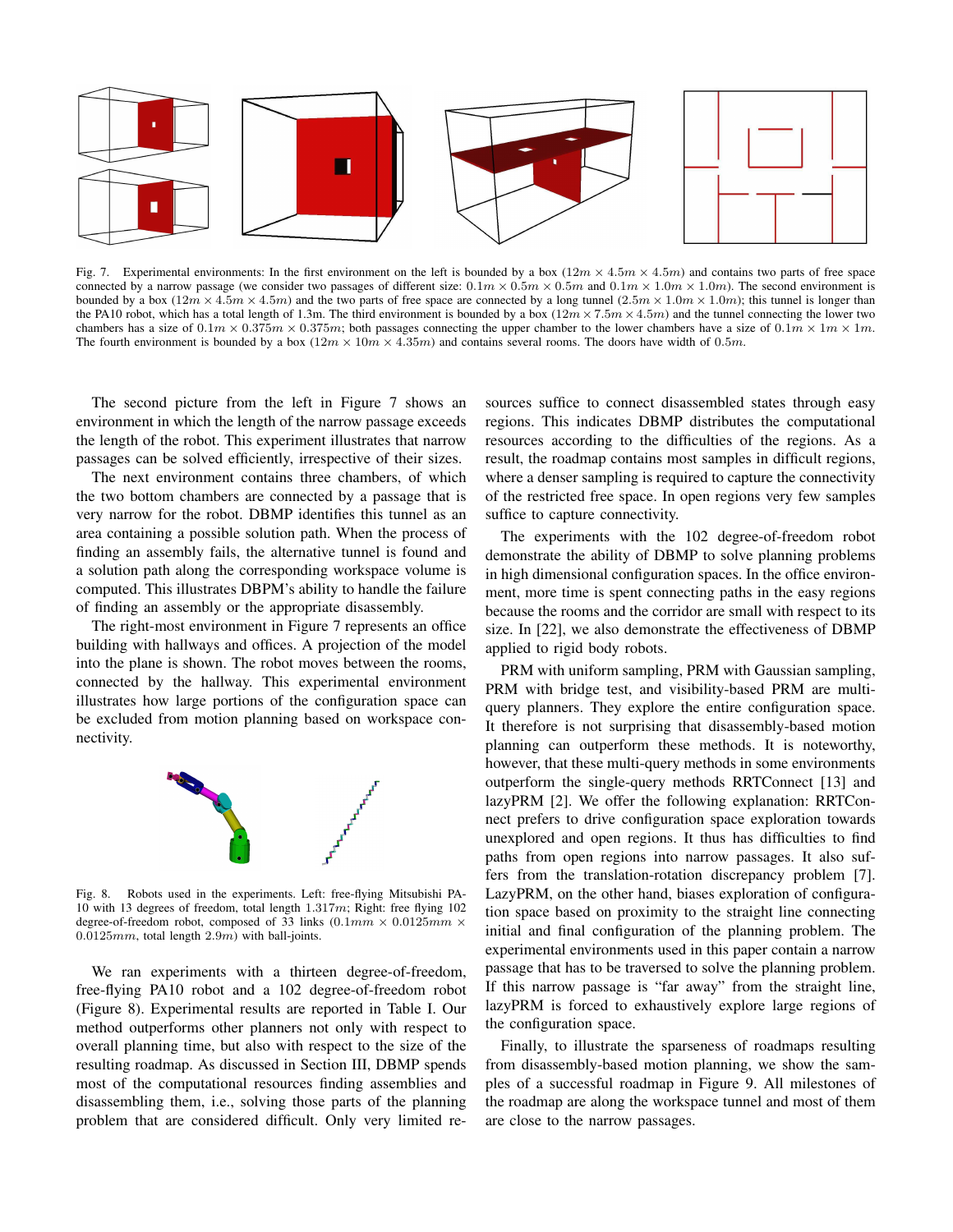| Robot | Workspace Computation |                        |             | Path Planning                                                            |              |          |         |                                    |                 |          | Total             |                  |
|-------|-----------------------|------------------------|-------------|--------------------------------------------------------------------------|--------------|----------|---------|------------------------------------|-----------------|----------|-------------------|------------------|
|       | Environment           | Planner                | $T_s(s)$    | $N_v$                                                                    | $N_e$        | $N_c$    | $T_{a}$ | $T_d$                              | $\mathcal{T}_e$ | $T_c(s)$ | $\overline{T}(s)$ | Factor           |
|       |                       | <b>PRM</b>             | N/A         | 18259                                                                    | 36516        | 29849130 | N/A     | N/A                                | N/A             | 6962.02  | 6962.02           | 5481.9           |
|       |                       | Gaussian               | N/A         | 9075                                                                     | 18146        | 2968297  | N/A     | N/A                                | N/A             | 1993.08  | 1993.08           | 1569.4           |
|       |                       | <b>BridgeTest</b>      | N/A         | 2361                                                                     | 4703         | 1997788  | N/A     | N/A                                | N/A             | 983.74   | 983.74            | 774.6            |
|       |                       | Visibility             | N/A         | 53                                                                       | 103          | 2614581  | N/A     | N/A                                | N/A             | 1526.12  | 1526.12           | 1201.7           |
|       |                       | RRTConnect             | N/A         | 12273                                                                    | 12272        | 804802   | N/A     | N/A                                | N/A             | 1174.95  | 1174.95           | 925.2            |
|       |                       | lazyPRM                | N/A         |                                                                          |              |          |         | no path found after 20,000 seconds |                 |          |                   | >15748.0         |
|       |                       | <b>DBMP</b>            | 0.08        | 14                                                                       | 26           | 1444     | 0.27    | 0.92                               | 0.00            | 1.19     | 1.27              | 1.0              |
|       |                       | <b>PRM</b>             | N/A         | 1441                                                                     | 2878         | 269144   | N/A     | N/A                                | N/A             | 148.02   | 148.02            | 208.5            |
|       |                       | Gaussian               | N/A         | 335                                                                      | 662          | 66086    | N/A     | N/A                                | N/A             | 40.20    | 40.20             | 56.6             |
|       |                       | <b>BridgeTest</b>      | N/A         | 331                                                                      | 633          | 270557   | N/A     | N/A                                | N/A             | 130.57   | 130.57            | 183.9            |
|       |                       | Visibility             | N/A         | 25                                                                       | 49           | 222557   | N/A     | N/A                                | N/A             | 122.61   | 122.61            | 172.7            |
|       |                       | RRTConnect             | N/A         | 80                                                                       | 79           | 28591    | N/A     | N/A                                | N/A             | 17.75    | 17.75             | 25.0             |
|       |                       | lazyPRM                | N/A         | 7816                                                                     | 373357       | 91228    | N/A     | N/A                                | N/A             | 3128.96  | 3128.96           | 4407.0           |
|       |                       | <b>DBMP</b>            | 0.08        | 8                                                                        | 14           | 932      | 0.13    | 0.50                               | 0.00            | 0.63     | 0.71              | 1.0              |
|       |                       | <b>PRM</b>             | N/A         |                                                                          |              |          |         | no path found after 20,000 seconds |                 |          |                   | >3738.3          |
|       |                       | Gaussian               | N/A         | 1945                                                                     | 3854         | 492442   | N/A     | N/A                                | N/A             | 381.02   | 381.02            | 71.2             |
|       |                       | <b>BridgeTest</b>      | N/A         | 473                                                                      | 869          | 352156   | N/A     | N/A                                | N/A             | 164.76   | 164.76            | 30.8             |
|       |                       | Visibility             | N/A         | 64                                                                       | 107          | 331750   | N/A     | N/A                                | N/A             | 199.13   | 199.13            | 37.2             |
|       |                       | RRTConnect             | N/A         | 8471                                                                     | 8470         | 657739   | N/A     | N/A                                | N/A             | 700.90   | 700.90            | 131.0            |
|       |                       | lazyPRM                | N/A         |                                                                          |              |          |         | no path found after 20,000 seconds |                 |          |                   | >3738.3          |
|       |                       | <b>DBMP</b>            | 3.77        | 13                                                                       | 24           | 1487     | 0.08    | 1.50                               | 0.00            | 1.58     | 5.35              | 1.0              |
|       |                       |                        |             |                                                                          |              |          |         |                                    |                 |          |                   |                  |
|       |                       | <b>PRM</b><br>Gaussian | N/A         | 2798                                                                     | 5590<br>1772 | 3440460  | N/A     | N/A                                | N/A             | 2029.61  | 2029.61           | 253.7            |
|       |                       |                        | N/A         | 894                                                                      |              | 200279   | N/A     | N/A<br>N/A                         | N/A             | 136.97   | 136.97            | 17.1             |
|       |                       | <b>BridgeTest</b>      | N/A         | 923                                                                      | 1781         | 1020581  | N/A     |                                    | N/A             | 466.78   | 466.78            | 58.3             |
|       |                       | Visibility             | N/A         | 80                                                                       | 153          | 1251411  | N/A     | N/A<br>N/A                         | N/A             | 684.25   | 684.25            | 85.5<br>47.9     |
|       |                       | RRTConnect<br>lazyPRM  | N/A<br>N/A  | 5245                                                                     | 5244         | 501984   | N/A     | no path found after 20,000 seconds | N/A             | 383.24   | 383.24            | >2500.0          |
|       |                       | <b>DBMP</b>            | 1.36        | 43                                                                       | 84           | 6773     | 0.45    | 4.36                               | 1.83            | 6.64     | 8.00              | 1.0              |
|       |                       |                        |             |                                                                          |              |          |         |                                    |                 |          |                   |                  |
|       |                       | <b>PRM</b>             | N/A         | 2580                                                                     | 5510         | 6485085  | N/A     | N/A                                | N/A             | 4082.56  | 4082.56           | 249.1            |
|       |                       | Gaussian               | N/A         | 1028                                                                     | 1993         | 209273   | N/A     | N/A                                | N/A             | 170.60   | 170.60            | 10.4             |
|       |                       | <b>BridgeTest</b>      | N/A         | 589                                                                      | 1004         | 427681   | N/A     | N/A                                | N/A             | 237.94   | 237.94            | 14.5             |
|       |                       | Visibility             | N/A         | 165                                                                      | 307          | 436722   | N/A     | N/A                                | N/A             | 321.15   | 321.15            | 19.6             |
|       |                       | RRTConnect             | N/A         | 5934                                                                     | 5933         | 550687   | N/A     | N/A                                | N/A             | 479.08   | 479.08            | 29.2             |
|       |                       | lazyPRM                | N/A         | no path found after 20,000 seconds                                       |              |          |         |                                    |                 |          |                   | >1220.3          |
|       |                       | <b>DBMP</b>            | 10.80       | 39                                                                       | 76           | 4261     | 1.64    | 1.97                               | 1.99            | 5.59     | 16.39             | 1.0              |
|       |                       | <b>PRM</b>             | N/A         | 1734                                                                     | 3456         | 370109   | N/A     | N/A                                | N/A             | 3137.48  | 3137.48           | 330.3            |
|       |                       | Gaussian               | N/A         | 3977                                                                     | 7425         | 1268621  | N/A     | N/A                                | N/A             | 11402.24 | 11402.24          | 1200.2           |
|       |                       | <b>BridgeTest</b>      | N/A         | 2309                                                                     | 4056         | 1036890  | N/A     | N/A                                | N/A             | 7508.79  | 7508.79           | 790.4            |
|       |                       | Visibility             | N/A         | 41                                                                       | 64           | 317935   | N/A     | N/A                                | N/A             | 2590.49  | 2590.49           | 272.7<br>>2105.3 |
|       |                       | RRTConnect             | N/A         | no path found after 20,000 seconds<br>no path found after 20,000 seconds |              |          |         |                                    |                 |          |                   |                  |
|       |                       | lazyPRM<br><b>DBMP</b> | N/A<br>2.00 | 7<br>1459<br>7.50<br>9.50<br>12<br>2.03<br>5.47<br>0.00                  |              |          |         |                                    |                 |          |                   | >2105.3          |
|       |                       |                        |             |                                                                          |              |          |         |                                    |                 |          |                   | 1.0              |
|       |                       | <b>PRM</b>             | N/A         | 3299                                                                     | 6514         | 1229858  | N/A     | N/A                                | N/A             | 10612.4  | 10612.4           | 375.4            |
|       |                       | Gaussian               | N/A         | 1335                                                                     | 2358         | 343108   | N/A     | N/A                                | N/A             | 3264.92  | 3264.92           | 115.5            |
|       |                       | <b>BridgeTest</b>      | N/A         | 1563                                                                     | 2509         | 658825   | N/A     | N/A                                | N/A             | 5345.59  | 5345.59           | 189.1            |
|       |                       | Visibility             | N/A         | 109                                                                      | 206          | 642390   | N/A     | N/A                                | N/A             | 5577.04  | 5577.04           | 197.3            |
|       |                       | <b>RRTConnect</b>      | N/A         |                                                                          |              |          |         | no path found after 20,000 seconds |                 |          |                   | >707.5           |
|       |                       | <b>lazyPRM</b>         | N/A         |                                                                          |              |          |         | no path found after 20,000 seconds |                 |          |                   | >707.5           |
|       |                       | <b>DBMP</b>            | 7.44        | 23                                                                       | 44           | 2735     | 3.02    | 17.82                              | 0.00            | 20.83    | 28.27             | 1.0              |
|       |                       | PRM                    | N/A         | 1407                                                                     | 2656         | 535469   | N/A     | N/A                                | N/A             | 6239.24  | 6239.24           | 47.6             |
|       |                       | Gaussian               | N/A         | 1365                                                                     | 2309         | 324785   | N/A     | N/A                                | N/A             | 3612.45  | 3612.45           | 27.6             |
|       |                       | <b>BridgeTest</b>      | N/A         | 1134                                                                     | 1618         | 356464   | N/A     | N/A                                | N/A             | 3545.02  | 3545.02           | 27.0             |
|       |                       | Visibility             | N/A         | 182                                                                      | 324          | 512168   | N/A     | N/A                                | N/A             | 5381.38  | 5381.38           | 41.1             |
|       |                       | RRTConnect             | N/A         |                                                                          |              |          |         | no path found after 20,000 seconds |                 |          |                   | >152.6           |
|       |                       | lazyPRM                | N/A         |                                                                          |              |          |         | no path found after 20,000 seconds |                 |          |                   | >152.6           |
|       |                       | <b>DBMP</b>            | 34.70       | 63                                                                       | 122          | 8082     | 0.73    | 53.08                              | 42.55           | 96.36    | 131.07            | 1.0              |

#### TABLE I

#### Experimental Results

Comparison of a PRM planner with uniform sampling (PRM), a PRM planner with Gaussian sampling (Gaussian), a PRM planner with bridge test BridgeTest, a visibility-based PRM (Visibility), an RRTConnect planner, a lazyPRM planner and a disassembly-based motion planning (DBMP).  $T_s$  represents the time to compute the workspace connectivity information;  $N_v$  denotes the number of vertices in the roadmap,  $N_e$  refers to the number of edges in the roadmap,  $N_c$  specifies the total number of collision checks,  $T_a$  is the time to find assemblies in the narrow passage(s),  $T_d$ represents the time to disassemble the robot from assemblies,  $T_e$  denotes the time to connect configurations in easy regions,  $T_c$  gives the duration of roadmap construction, and T is the add-up time consumption. Factor indicates the time consumption ratio between other planners and DBMP. All times are averaged over ten runs, given in seconds. The experiments were performed on a PentiumIV 3.2GHz PC with 1GB RAM and a 64MB DDR Radeon 300 graphics card.